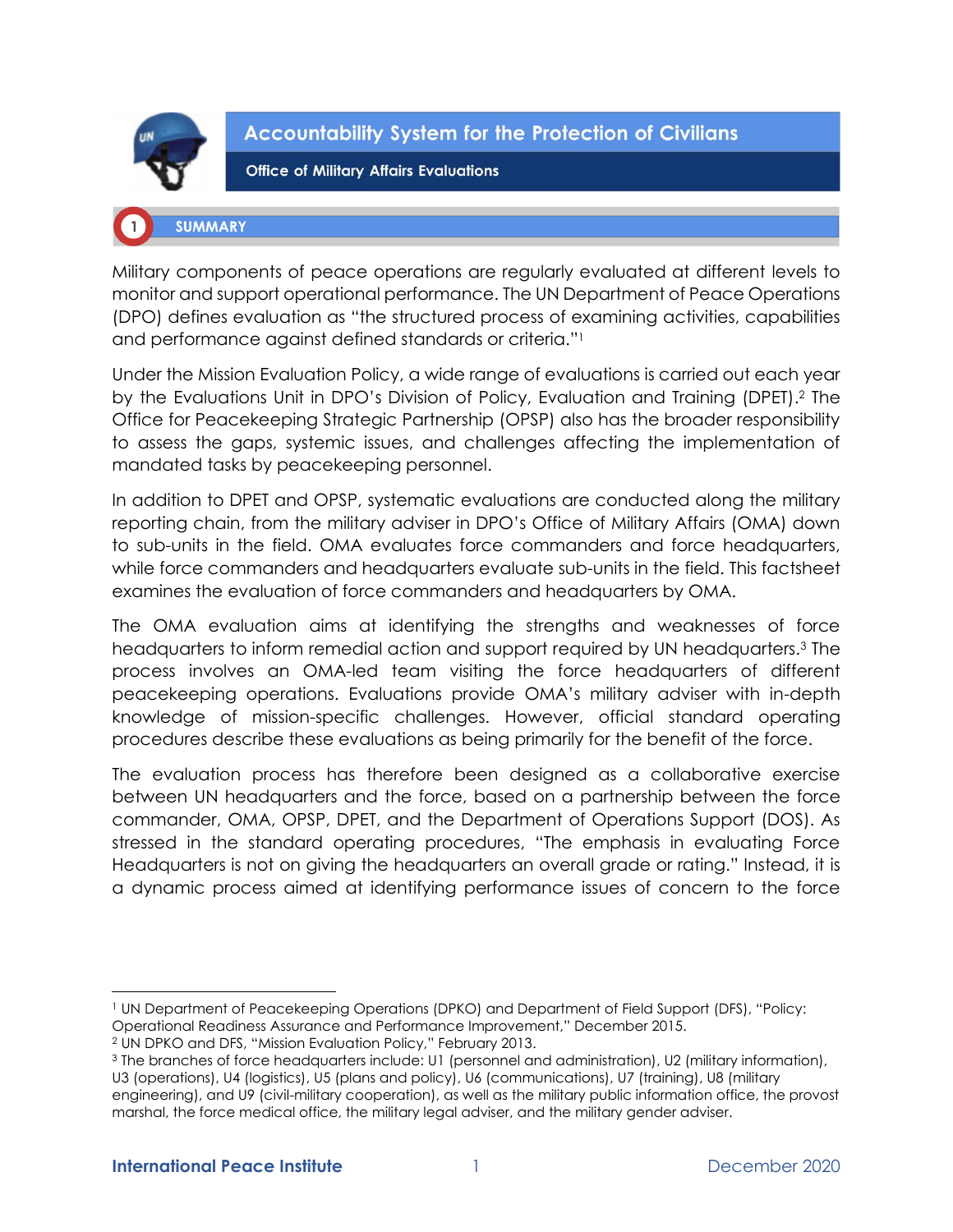commander, with ratings being used as internal indicators "only to prioritize any required remedial action and support."<sup>4</sup>

Although the standard operating procedures exist, these evaluations have not been fully implemented. The Peacekeeping Performance and Accountability Framework refers to the upcoming development of a new system for OMA to evaluate military and sector headquarters. Military Performance Evaluation Taskforce is developing standards for military force and sector headquarters, which should lead to the revision of the standard operating procedures and the rollout of new evaluations in 2021.

#### $\left( 2 \right)$ **RELEVANCE TO THE PROTECTION OF CIVILIANS**

The current standard operating procedures offer generic sample questions for the evaluation of force headquarters. As per the evaluation checklist, certain military branches are asked specific questions on the protection of civilians (POC). Questions are ranked on a scale of 1–5, 1 being unsatisfactory and 5 being excellent. POC-related questions are asked to these specific military branches:

- **Operations** (U3):
	- 1. Is there a plan for Protection of Civilians?
	- 2. Does the POC plan take into account the different security needs of men and women?
	- 3. Is the POC plan known by the staff officers?
	- 4. Is there a matrix of significant actors and NGOs working on gender and [conflict-related sexual violence]?
- **Training** (U7):
	- 1. Is the Branch identifying the needed training requirements based on Mandate, the situation and the training status of the units (including training on gender, POC, Child Protection, and [conflict-related sexual violence] as required)?
	- 2. Is U7 providing the required guidance on training and is it reflecting the conditions and standards of the UN ([Force Headquarters] Handbook, UNIBAM, UNMUM, POC implementing guidelines, gender guidelines, etc.)?
- **Military Engineering** (U8):
	- 1. Is there a plan for POC (how will ENGR support the plan)?
	- 2. Is the plan known by the staff officers?
- **Civil-Military Coordination** (U9):
	- 1. Is there a plan for POC (how will CIMIC support the plan)?
	- 2. Is the plan known by the staff officers?
	- 3. Is coordination conducted with neighboring entities and Missions?
	- 4. Is coordination conducted with the military gender adviser?

<sup>4</sup> UN DPKO and DFS, "Standard Operating Procedures: Evaluation of Force Headquarters in Peacekeeping Operations," June 2016.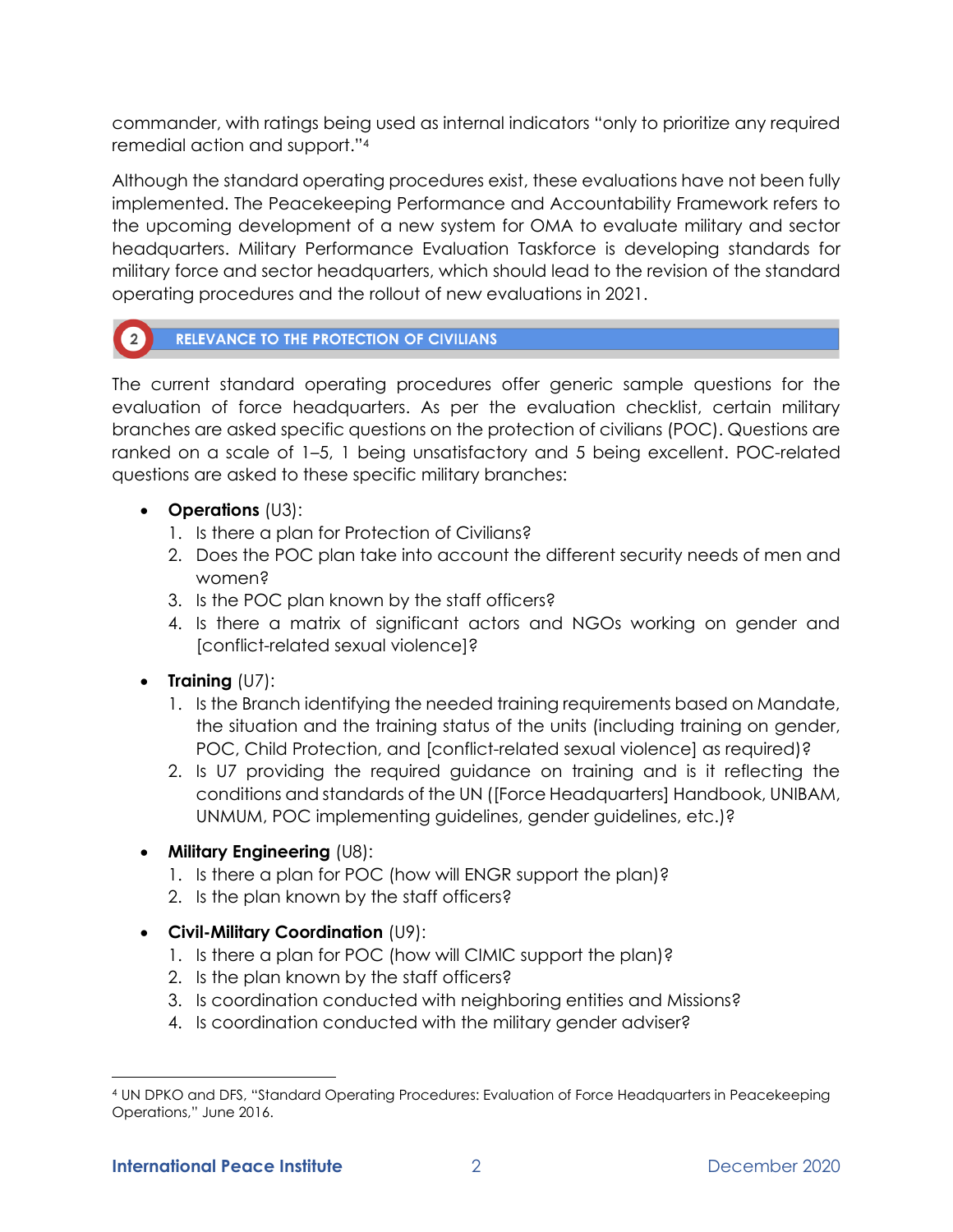

**RULES, GUIDELINES, AND METHODOLOGY** 

# **Governing rules**

The Department for Peacekeeping Operations (DPKO) and Department of Field Support (DFS) issued standard operating procedures for the evaluation of force headquarters in peacekeeping operations in June 2016. These describe the evaluation process for monitoring and supporting the operational performance of force headquarters and apply to all force headquarters staff, as well as UN headquarters staff supporting forces in the field.

### **Process and functioning**

Timelines and performance topics are discussed and mutually agreed upon by the force commander and UN headquarters. Evaluations include four phases:

- 1. **Preparation:** The military adviser discusses the evaluation program with force commanders during the annual Heads of Military Components Conference, and OMA coordinates the schedule with force commanders.
- 2. **Pre-evaluation:** OMA's evaluation team collaborates with force commanders and headquarters staff to produce an evaluation plan, and force commanders provide their pre-evaluation of force headquarters.
- 3. **Evaluation:** OMA's evaluation team visits the field.
- 4. **Reporting and implementation:** The evaluation team briefs the force leadership on preliminary findings and prepares the final evaluation in coordination with the force headquarters being evaluated, which then develops an internal performance-improvement plan and provides OMA regular updates on the progress made. The evaluation report presents recommendations for improvement, including any resources needed from troop-contributing countries (TCCs) and UN headquarters.

The performance-improvement plan is sent to OMA's Current Military Operations Service for retention. Copies of the plan are provided to OPSP and other headquarters entities as appropriate, such as those that coordinate with TCCs.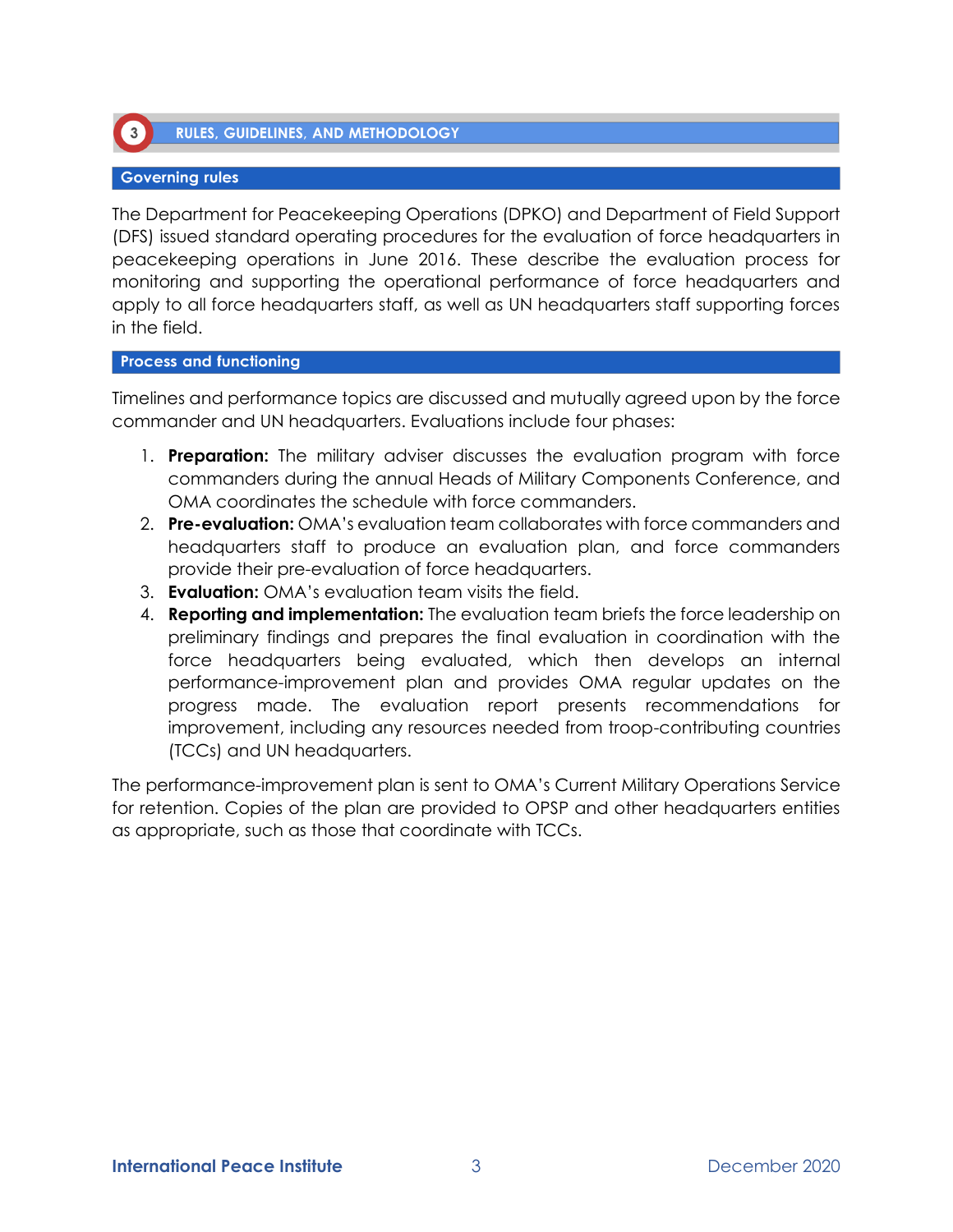

**ANALYSIS** 

Evaluations of force headquarters are organized regularly. OMA can use them to hold force headquarters accountable for their performance, though the whole process is collaborative and done in close cooperation with the force commander.

Evaluations allow OMA to gather best practices, identify systemic issues, monitor performance, and provide evidence-based ratings to identify lessons learned and inform corrective measures.

OMA evaluations are internal processes for the Secretariat with limited transparency. Outcomes can vary but are mostly based on cooperative actions to strengthen training, support, and resources for force headquarters. They are mainly designed to incentivize force commanders to identify gaps and implement corrective actions.

# **Timing**

Evaluations are scheduled annually during the annual Heads of Military Components Conference in May or June.

| Regular process                             | Evaluations are conducted annually. |
|---------------------------------------------|-------------------------------------|
| <b>Extraordinary measure after incident</b> |                                     |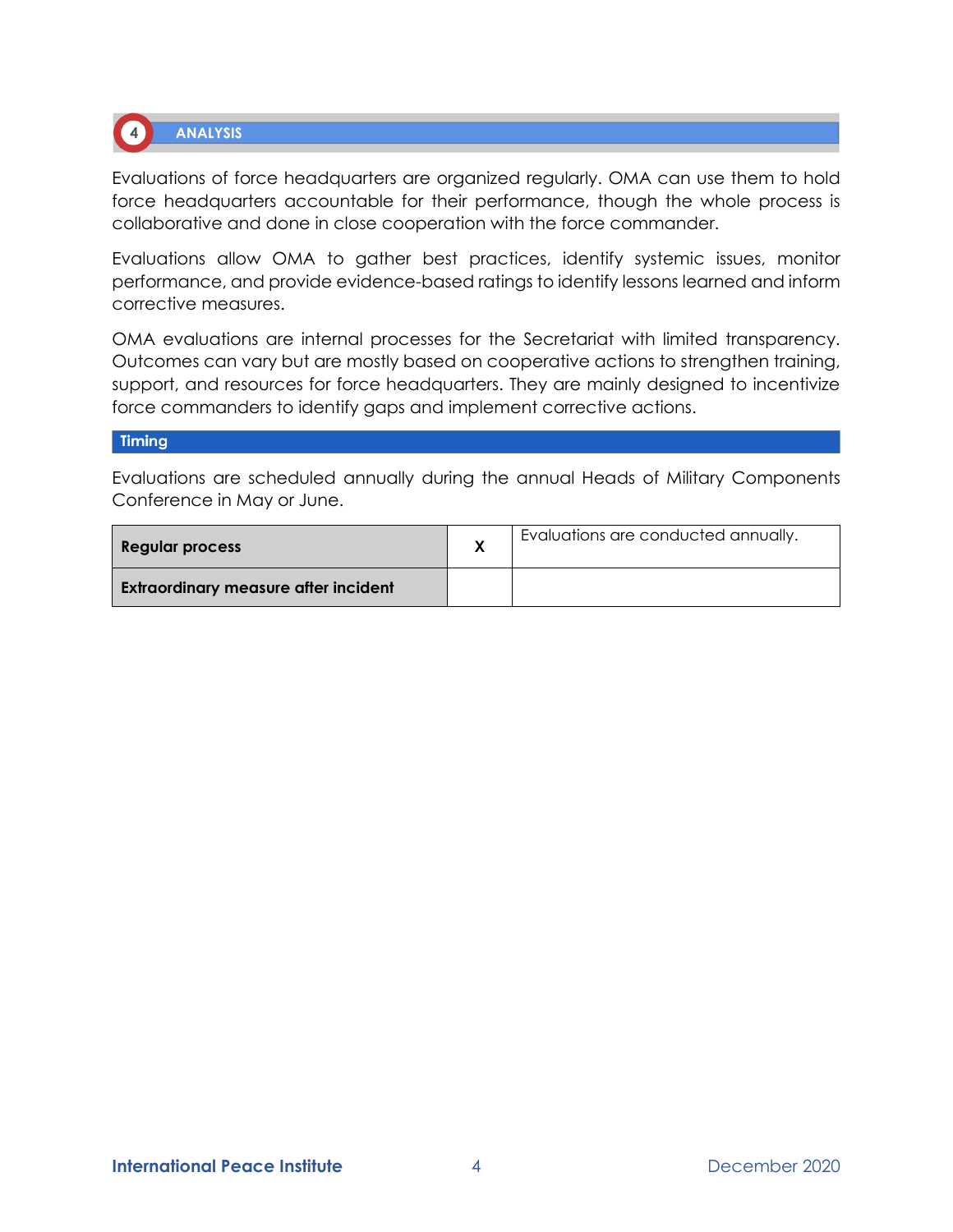# **Actors and answerability structure**

Evaluations of force headquarters are led by DPO's OMA and conducted by OMA's evaluation team. The evaluation team generally includes OMA's assessment team, the military planning service, and the force-generation service and can also include specialists from UN headquarters as needed. While they are a process for holding missions' military component accountable to the Secretariat at UN headquarters, OMA evaluations are also collaborative and are done in consultation with the force commander.

| <b>Held</b><br>accountable by                         |          | <b>Individuals</b> | Unit            |        | <b>Mission</b>  | Secre- | Contri-<br>buting         | <b>Security</b><br>Council/ | Member             | Population | Other |  |
|-------------------------------------------------------|----------|--------------------|-----------------|--------|-----------------|--------|---------------------------|-----------------------------|--------------------|------------|-------|--|
|                                                       |          |                    | <b>Military</b> | Police | <b>Civilian</b> |        | tariat                    | countries                   | 5th Com-<br>mittee | states     |       |  |
| <b>Individuals</b>                                    |          |                    |                 |        |                 |        |                           |                             |                    |            |       |  |
| Unit/                                                 | Military |                    |                 |        |                 |        | $\boldsymbol{\mathsf{X}}$ |                             |                    |            |       |  |
| section/                                              | Police   |                    |                 |        |                 |        |                           |                             |                    |            |       |  |
| component                                             | Civilian |                    |                 |        |                 |        |                           |                             |                    |            |       |  |
| <b>Mission</b>                                        |          |                    |                 |        |                 |        |                           |                             |                    |            |       |  |
| Secretariat                                           |          |                    |                 |        |                 |        |                           |                             |                    |            |       |  |
| Contributing<br>countries                             |          |                    |                 |        |                 |        |                           |                             |                    |            |       |  |
| <b>Member states</b>                                  |          |                    |                 |        |                 |        |                           |                             |                    |            |       |  |
| <b>Security Council/</b><br>5 <sup>th</sup> Committee |          |                    |                 |        |                 |        |                           |                             |                    |            |       |  |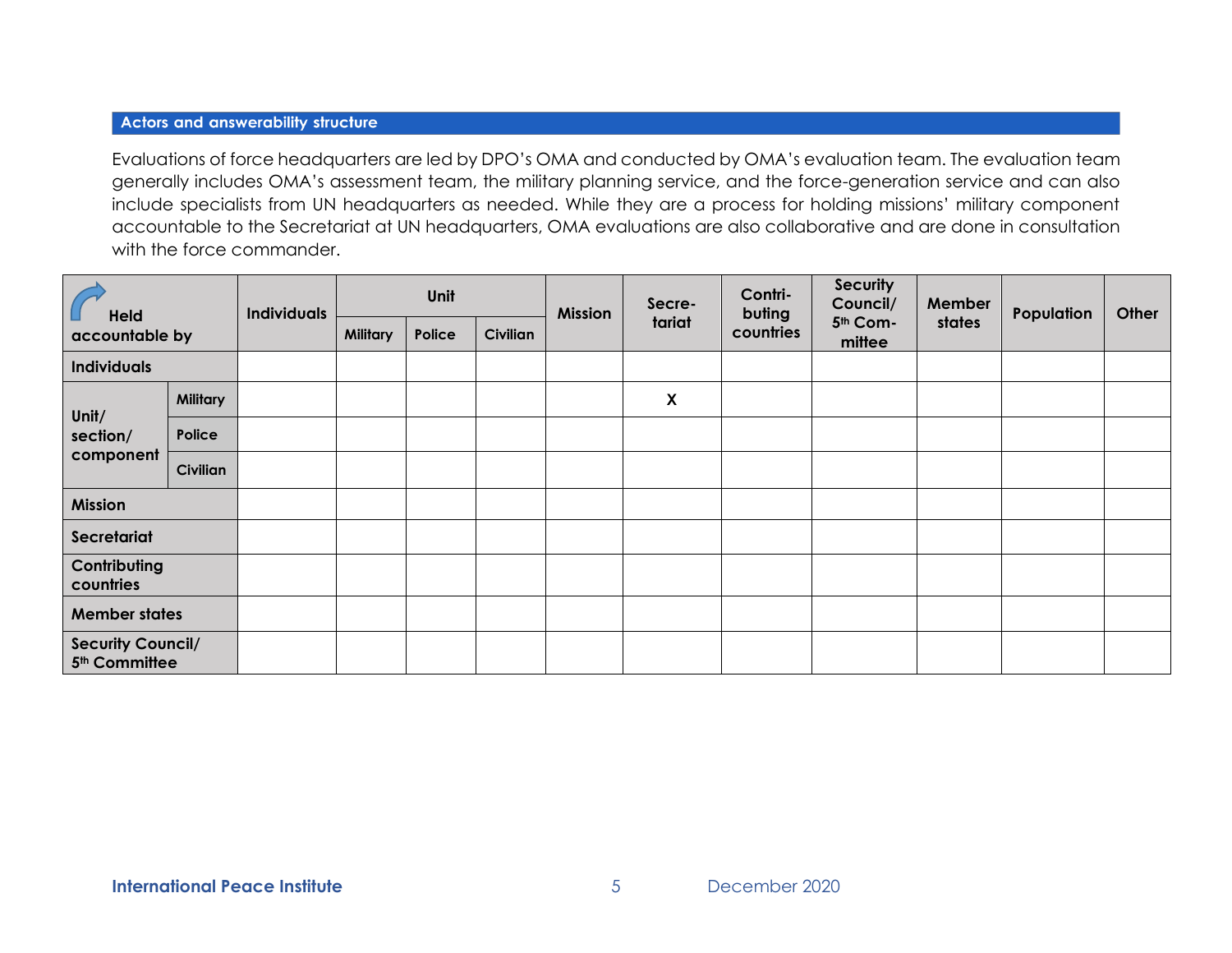## Scope and objective

These evaluations aim at identifying gaps, challenges, and systemic issues affecting the performance of force headquarters, as well as collecting best practices and lessons learned.

| <b>Collect best</b><br>practices and<br>lessons learned | X | The primary purpose of evaluations is to strengthen the<br>ability of DPO, DOS, and missions "to accumulate and<br>utilize experience, thus enhancing peacekeeping<br>operations."5 |
|---------------------------------------------------------|---|-------------------------------------------------------------------------------------------------------------------------------------------------------------------------------------|
| <b>Track performance</b>                                | X | Evaluations provide evidence-based analysis of the<br>performance of force headquarters.                                                                                            |
| <b>Establish facts and</b><br>circumstances             |   |                                                                                                                                                                                     |
| <b>Establish</b><br>responsibility                      |   |                                                                                                                                                                                     |
| <b>Identify structural</b><br>and systemic issues       | X | Evaluations provide evidence-based analysis of the<br>performance of force headquarters.                                                                                            |

# **Type of accountability**

OMA's evaluations of force headquarters are a tool for ensuring performance accountability for force headquarters. As an internal process, they also offer opportunities for organizational accountability.

### **Outcome**

The evaluation report presents recommendations for improvement, including any resources needed from TCCs and UN headquarters. Force headquarters use the final report to develop their own plan for improving performance. The performanceimprovement plan is sent to OMA's Current Military Operations Service for retention. Copies of the plan are provided to OPSP and other headquarters entities as appropriate, such as those providing resources or assistance or coordinating with TCCs.

| Learn   | <b>Disseminate and integrate</b><br>internally |   | Force headquarters are expected to<br>develop a plan to improve performance<br>based on the evaluation.                |
|---------|------------------------------------------------|---|------------------------------------------------------------------------------------------------------------------------|
|         | <b>Account for publicly</b>                    |   |                                                                                                                        |
| Correct | Improve internal processes                     | X | Recommendations for improvement can<br>include resources needed from TCCs or<br>UN headquarters or structural changes. |

<sup>5</sup> Ibid.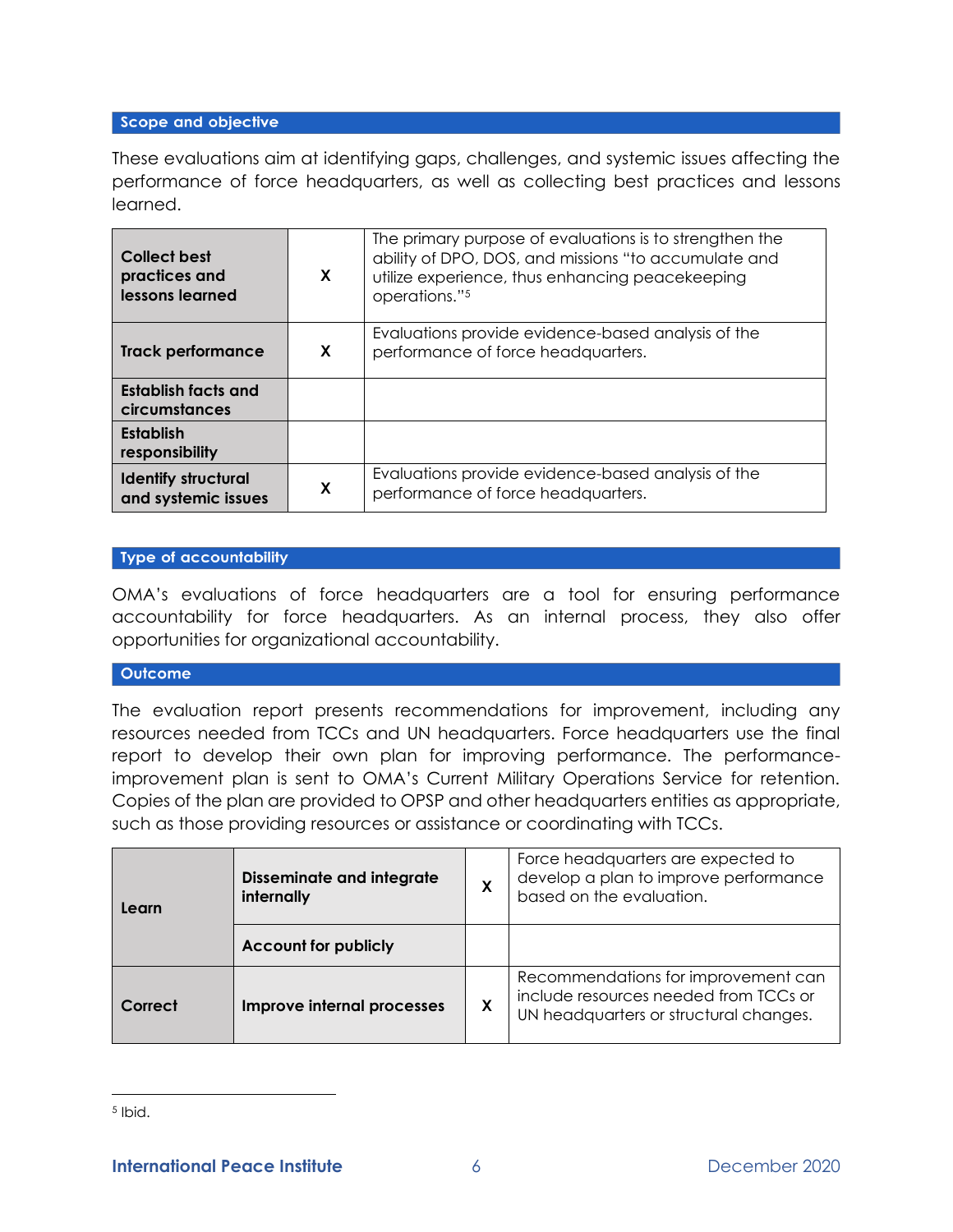|                                                                       | Inform the selection of<br>personnel | X                                                                                                                                                                                                                                                                                                        | Although it is not formally mentioned in<br>the standard operations procedures,<br>assessments can be discussed with TCCs<br>at headquarters, and performance gaps<br>can ultimately inform personnel selection. |
|-----------------------------------------------------------------------|--------------------------------------|----------------------------------------------------------------------------------------------------------------------------------------------------------------------------------------------------------------------------------------------------------------------------------------------------------|------------------------------------------------------------------------------------------------------------------------------------------------------------------------------------------------------------------|
| <b>Recommend sanctions</b><br>Sanction<br><b>Establish incentives</b> |                                      | Although the evaluation may "reveal<br>and correct mission-specific problems<br>before they negatively affect Force<br>operations," recommendations focus on<br>collaborative corrective measures, and<br>the standard operating procedures do<br>not mention the possibility of sanctions. <sup>6</sup> |                                                                                                                                                                                                                  |
|                                                                       |                                      |                                                                                                                                                                                                                                                                                                          |                                                                                                                                                                                                                  |

### Independence and impartiality

The standard operating procedures stress the precise and evidence-based character of evaluations and establish "impartiality and transparency" as well as "objective rather than subjective performance measures whenever possible" as guiding principles for the evaluations.<sup>7</sup>

However, force commanders are actively involved in the evaluation process and have a say in developing the evaluation plan (which cannot be changed without their agreement), identifying the performance areas to be assessed, and formulating recommendations.

#### **Inclusivity**

The evaluation process is consultative and done in close cooperation with the force commander. The evaluation plan and recommendations are developed in collaboration with the force commander.

While these evaluations only focus on the performance of the force headquarters, the standard operating procedures recognize that the military component does not operate in isolation but is an integral part of the mission structure, which comprises various components synchronizing their efforts to accomplish the mandate. It further recognizes that this complex environment can affect military performance. The evaluation may also "reveal and correct mission-specific problems before they negatively affect Force operations."<sup>8</sup>

<sup>6</sup> Ibid.

<sup>7</sup> Ibid.

<sup>8</sup> Ibid.